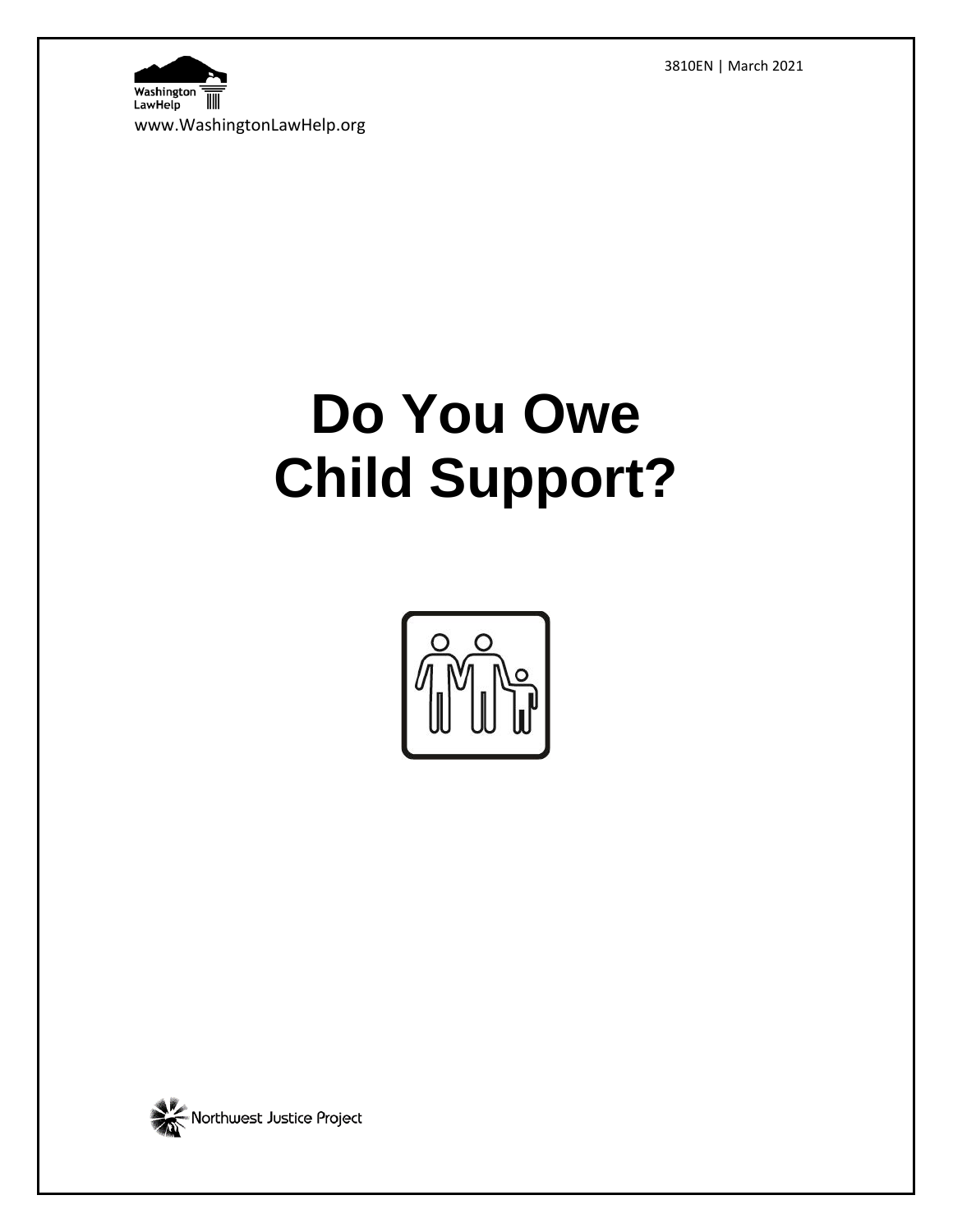

## **Contents**

| 1.                                                                              |  |
|---------------------------------------------------------------------------------|--|
|                                                                                 |  |
|                                                                                 |  |
|                                                                                 |  |
|                                                                                 |  |
|                                                                                 |  |
|                                                                                 |  |
| Do I have rights with DCS for interpretation and translation services? 4        |  |
|                                                                                 |  |
|                                                                                 |  |
|                                                                                 |  |
| I signed a parentage acknowledgment. I just found out I am not the father. What |  |
|                                                                                 |  |
| 3.                                                                              |  |
|                                                                                 |  |
|                                                                                 |  |
|                                                                                 |  |
|                                                                                 |  |
|                                                                                 |  |
|                                                                                 |  |
|                                                                                 |  |
|                                                                                 |  |
|                                                                                 |  |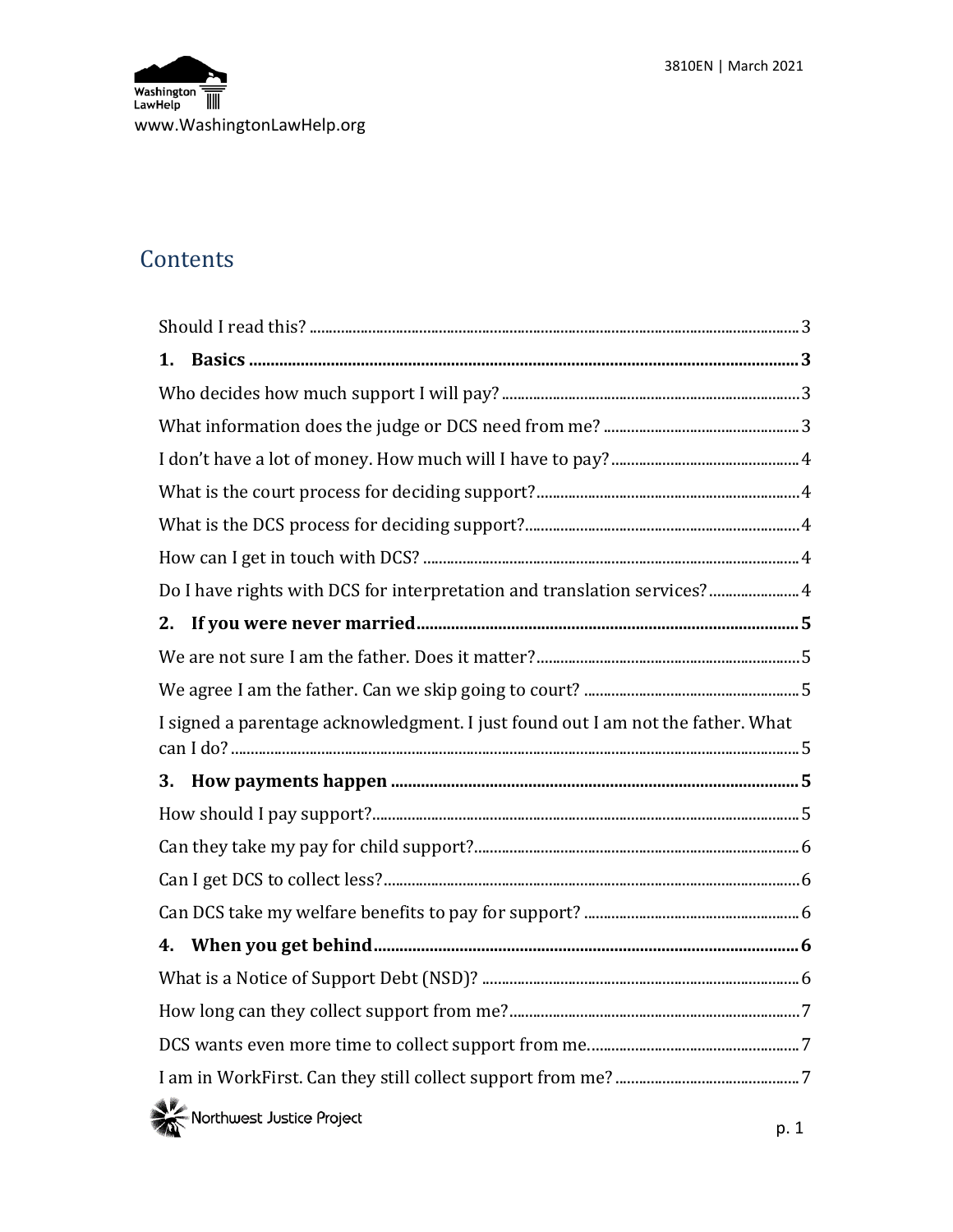

| My employer has been taking support from my paycheck but has not sent it to |  |
|-----------------------------------------------------------------------------|--|
|                                                                             |  |
|                                                                             |  |
|                                                                             |  |

This publication provides general information concerning your rights and responsibilities. It is not intended as a substitute for specific legal advice.

#### **© 2021 Northwest Justice Project — 1-888-201-1014**

(Permission for copying and distribution granted to the Alliance for Equal Justice and to individuals for non-commercial purposes only.)

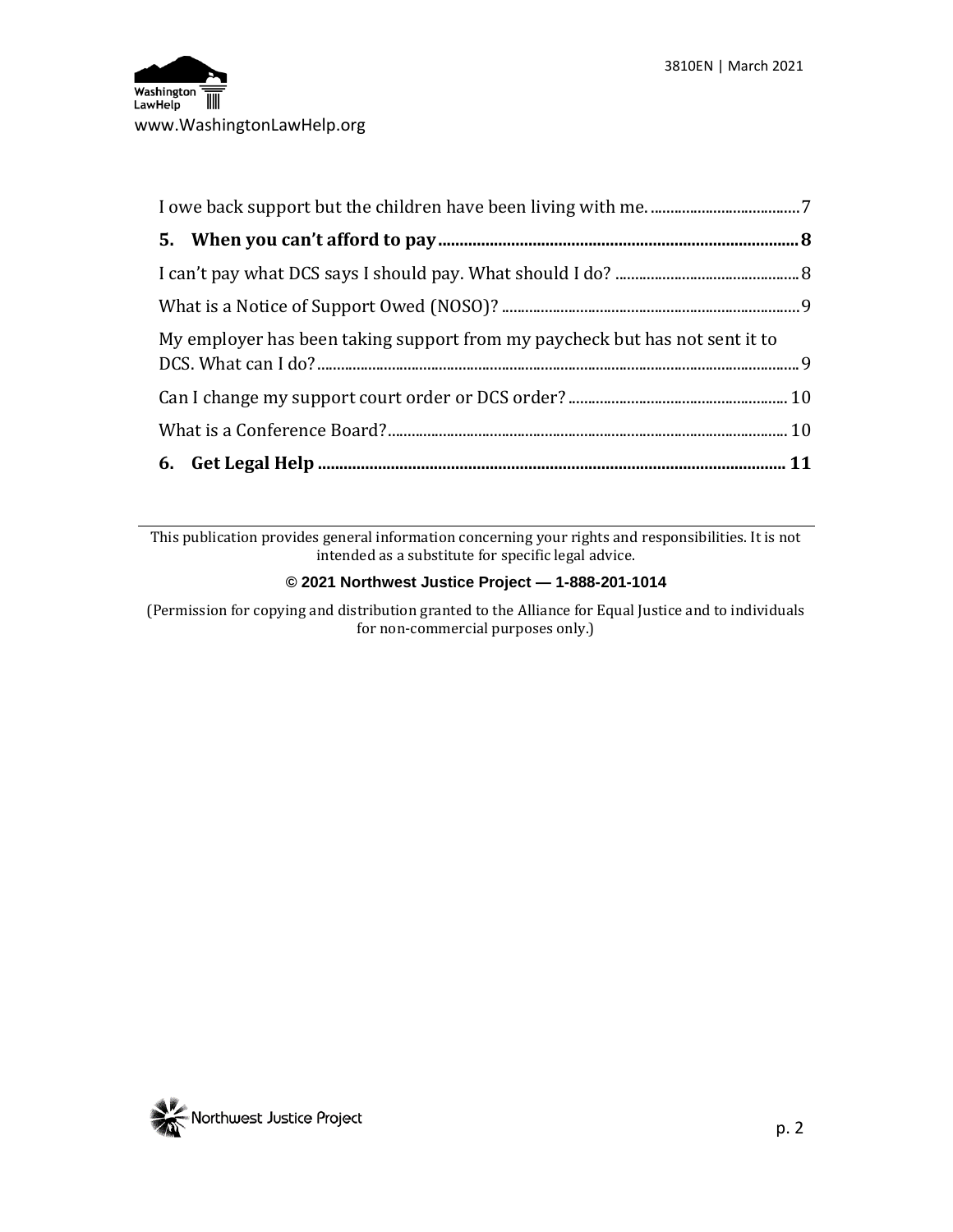

- Read this only if you live in the state of Washington, or have children who live here.
- You can find all the fact sheets we link to here at WashingtonLawHelp.org.

#### <span id="page-3-0"></span>**Should I read this?**

Yes, **if** you may owe child support. We explain the basics here. This includes

- How they decide how much you must pay, how they can collect support from you, and how long they have to collect
- How you can try to change how much you pay

## <span id="page-3-1"></span>**1. Basics**

#### <span id="page-3-2"></span>**Who decides how much support I will pay?**

A judge or the Washington state Division of Child Support (DCS) decides.

#### <span id="page-3-3"></span>**What information does the judge or DCS need from me?**

Each parent fills out child support **worksheets**. You put information about your finances and the children's needs. This information gets applied to a child support **schedule**. The schedule sets the support amount based on the parents' income and how many children you have. The judge or DCS will usually follow the schedule. They can sometimes consider other things too, though.



<sup>❖</sup> To learn more, read [How is Child Support Set?](http://www.washingtonlawhelp.org/resource/understanding-the-wa-state-child-support-sche?ref=5k0zh)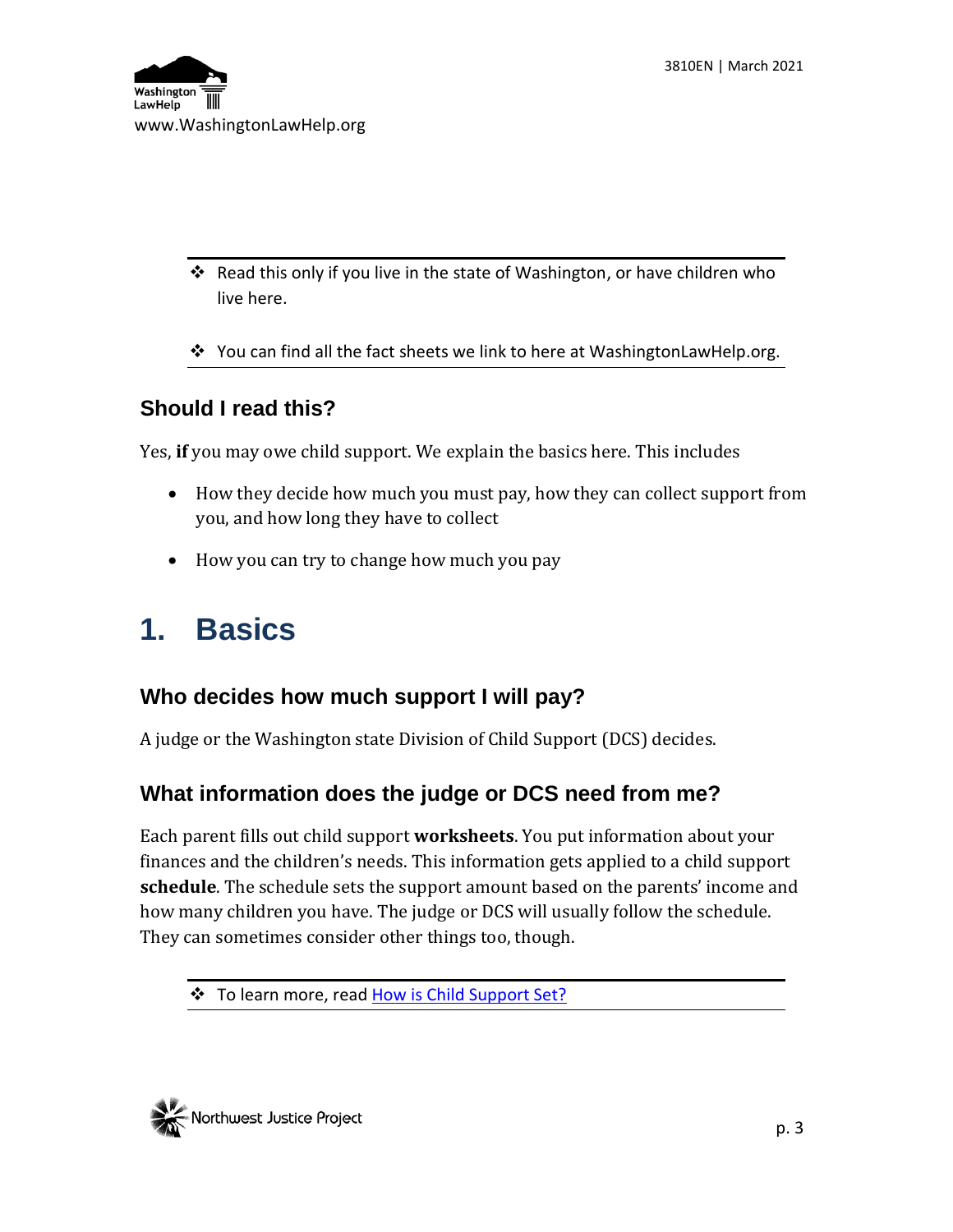

#### <span id="page-4-0"></span>**I don't have a lot of money. How much will I have to pay?**

It depends. If your monthly take-home pay is low enough, you may only have to pay \$50 per child monthly. Judges and DCS who decide it would be unjust to order even that little can "deviate" (change) even more how much you will pay.

#### <span id="page-4-1"></span>**What is the court process for deciding support?**

You will have court papers delivered to you. The papers say how to respond to the court and to whoever filed the case. **You must properly respond** to the papers.

You will get notices of important hearing dates. At those hearings, the judge will decide on support and other issues. You must show up and be ready to take part.

 $\cdot \cdot$  If you do not respond to the case, go to a hearing, or meet a deadline, the judge may give the other party whatever they want, with no input from you.

#### <span id="page-4-2"></span>**What is the DCS process for deciding support?**

If there is no court order, DCS can set support. DCS may send you a **Notice and Finding of Financial Responsibility (NFFR)**. It says how much monthly support plus any back support you owe. DCS will also send you a support schedule and worksheets.

 $\cdot$  If you signed an affidavit acknowledging parentage (admitting that you are the child's parent), you may get a different notice.

#### <span id="page-4-3"></span>**How can I get in touch with DCS?**

Call their statewide toll-free line at **1-800-442-KIDS**. Your local office may not be handling your case. The KIDS line will help find which office to call. They can transfer your call.

#### <span id="page-4-4"></span>**Do I have rights with DCS for interpretation and translation services?**

Yes. Read [Interpreters for People with Limited English Proficiency](https://www.washingtonlawhelp.org/resource/interpreters-for-people-with-limited-english-proficiency?ref=NyZTO) to learn more.

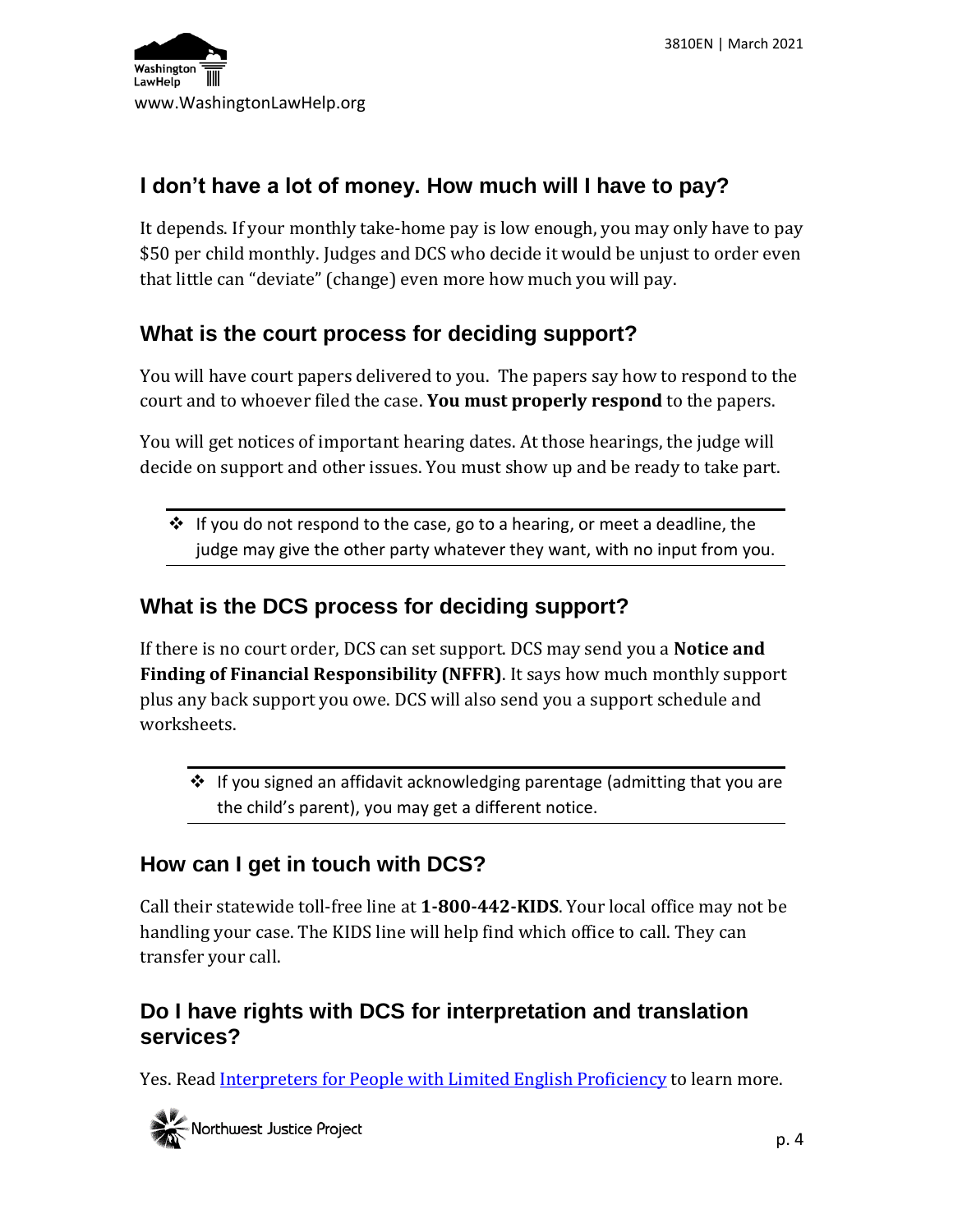

## <span id="page-5-0"></span>**2. If you were never married**

#### <span id="page-5-1"></span>**We are not sure I am the father. Does it matter?**

Not really. Superior Court can resolve that in a parentage case.

#### <span id="page-5-2"></span>**We agree I am the father. Can we skip going to court?**

Yes. You can sign an **acknowledgment of parentage** and file it with the state Department of Health. Then DCS can set support without filing a court case. Read [Parentage and Parenting Plans.](https://www.washingtonlawhelp.org/resource/parentage-and-parenting-plans-for-unmarried-p?ref=eSI1R)

 **Do this only if you are sure you are the parent**. Otherwise, let the court decide. Then you can also resolve custody, visitation and support issues.

#### <span id="page-5-3"></span>**I signed a parentage acknowledgment. I just found out I am not the father. What can I do?**

You must act fast. Talk to a lawyer right away. Read <u>Parentage and Parenting Plans</u> to learn more.

# <span id="page-5-4"></span>**3. How payments happen**

#### <span id="page-5-5"></span>**How should I pay support?**

Send your payments to the Washington State Support Registry, P.O. Box 45868, Olympia, WA 98504-5868. This way you will get proper credit for what you pay. **You may not get credit if you pay the other parent directly.**

If you do pay the other parent directly, or have some other arrangement, keep a written record of payments or an arrangement with DCS to get credit for payments.

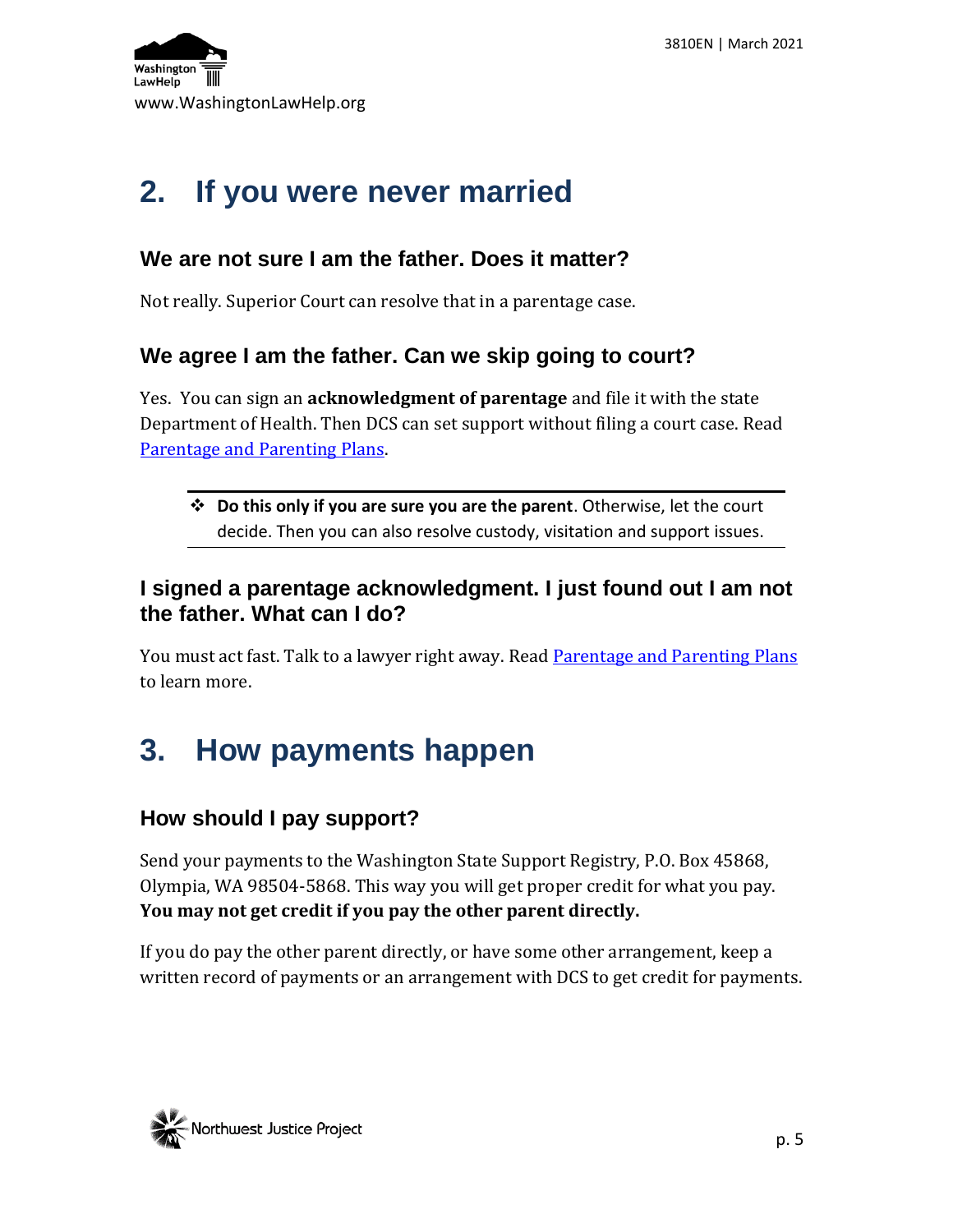

### <span id="page-6-0"></span>**Can they take my pay for child support?**

Yes. DCS can take (garnish) up to 50% (half) of your monthly take-home pay for current support and arrears (unpaid back support). If you get need-based benefits, such as unemployment, Social Security Disability or Workers Comp, DCS can take up to 50% of that monthly payment.

### <span id="page-6-1"></span>**Can I get DCS to collect less?**

**Maybe**. You must prove collecting 50% of your monthly pay does not leave enough to cover your basic needs, or your family's.

#### <span id="page-6-2"></span>**Can DCS take my welfare benefits to pay for support?**

No. DCS **cannot** collect support from SSI, TANF, or Refugee Assistance. However, your back support grows every month that you do not pay support.

If you get any of those benefits and your support payment is based on a much higher income, see "When You Can't Afford to Pay Your Child Support, below" and read [Change Your Child Support Court Order.](https://www.washingtonlawhelp.org/resource/changing-your-child-support-court-order?ref=NgAzl)

 **If you get veterans' benefits, Social Security disability, or L & I disability**, these agencies should directly pay your children support. Ask your DCS worker how to get credit for those benefits payments. If they are not happening, ask how to get them started.

## <span id="page-6-3"></span>**4. When you get behind**

## <span id="page-6-4"></span>**What is a Notice of Support Debt (NSD)?**

DCS may send you this Notice. It may claim you owe accumulated support under a court order that sets a monthly support amount.

If you disagree with an NSD, you can ask for a Conference Board or a modification. (See below for each.) Going to court is probably better. Only a court can change a court order.

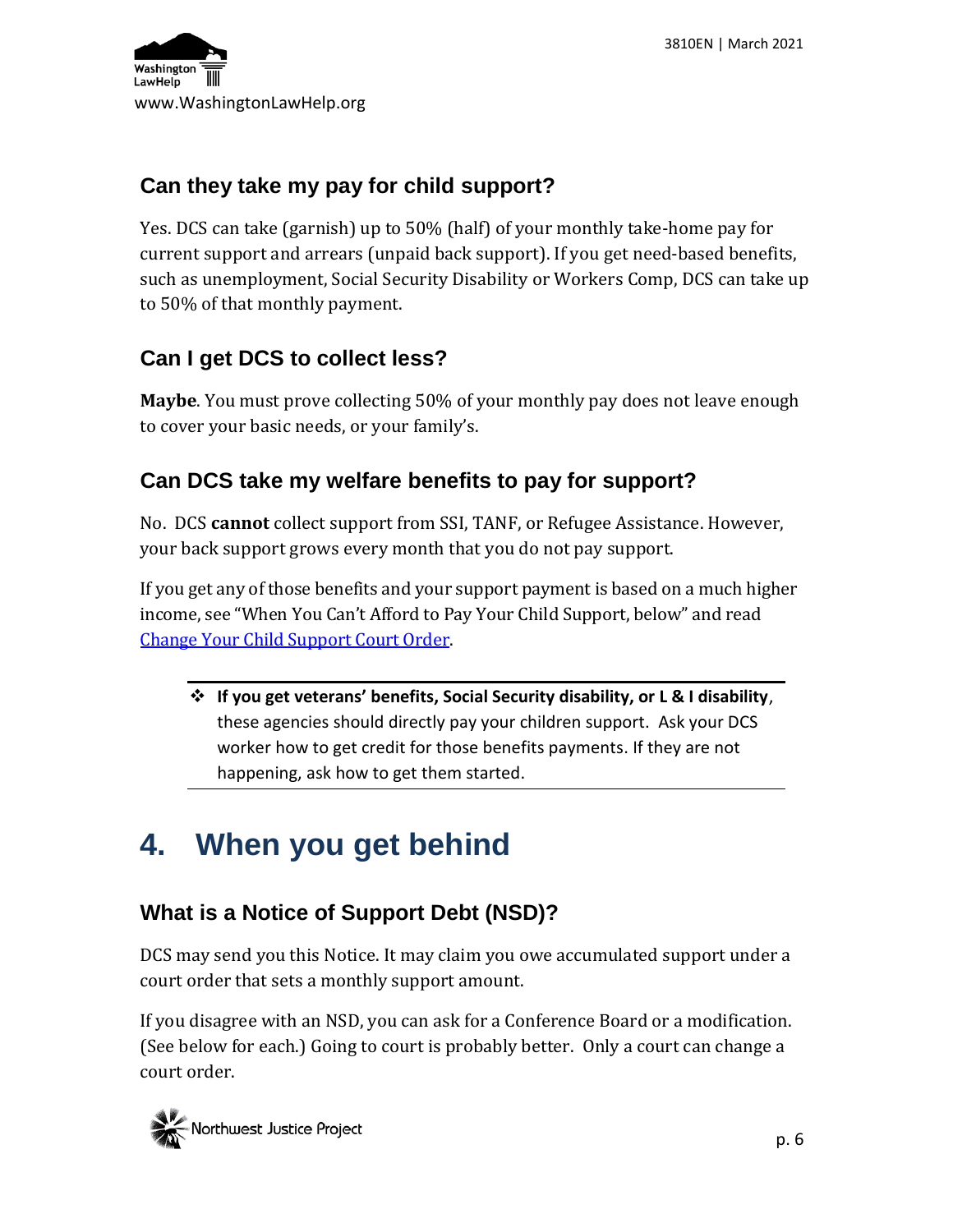

#### <span id="page-7-0"></span>**How long can they collect support from me?**

DCS has ten years from the date your youngest child in the order turns eighteen to collect unpaid support.

#### <span id="page-7-1"></span>**DCS wants even more time to collect support from me.**

They might ask you to sign a **Waiver of Defense/Statute of Limitations form**. This lets them collect unpaid support indefinitely.

If you do not have a lot of money, and owe a lot of support, you might want to sign. You may get lower monthly payments. Then it will be easier to pay back support.

Each case is different. Make sure you know exactly what DCS is agreeing to before signing anything. Do not sign before negotiating with DCS.

 $\cdot$  If a DCS worker wants you to sign the waiver form before talking about lowering how much DCS is taking from you, ask to talk to a supervisor.

#### <span id="page-7-2"></span>**I am in WorkFirst. Can they still collect support from me?**

Yes. You must sign a form giving the state longer to collect child support from you. In exchange, they will lower any back support payments you owe.

#### <span id="page-7-3"></span>**I owe back support but the children have been living with me.**

You can limit back support if you are currently caring for your children. You can also ask the state to waive (cancel) or lower some of the back support you owe the state. Read the Conference Board section, below.

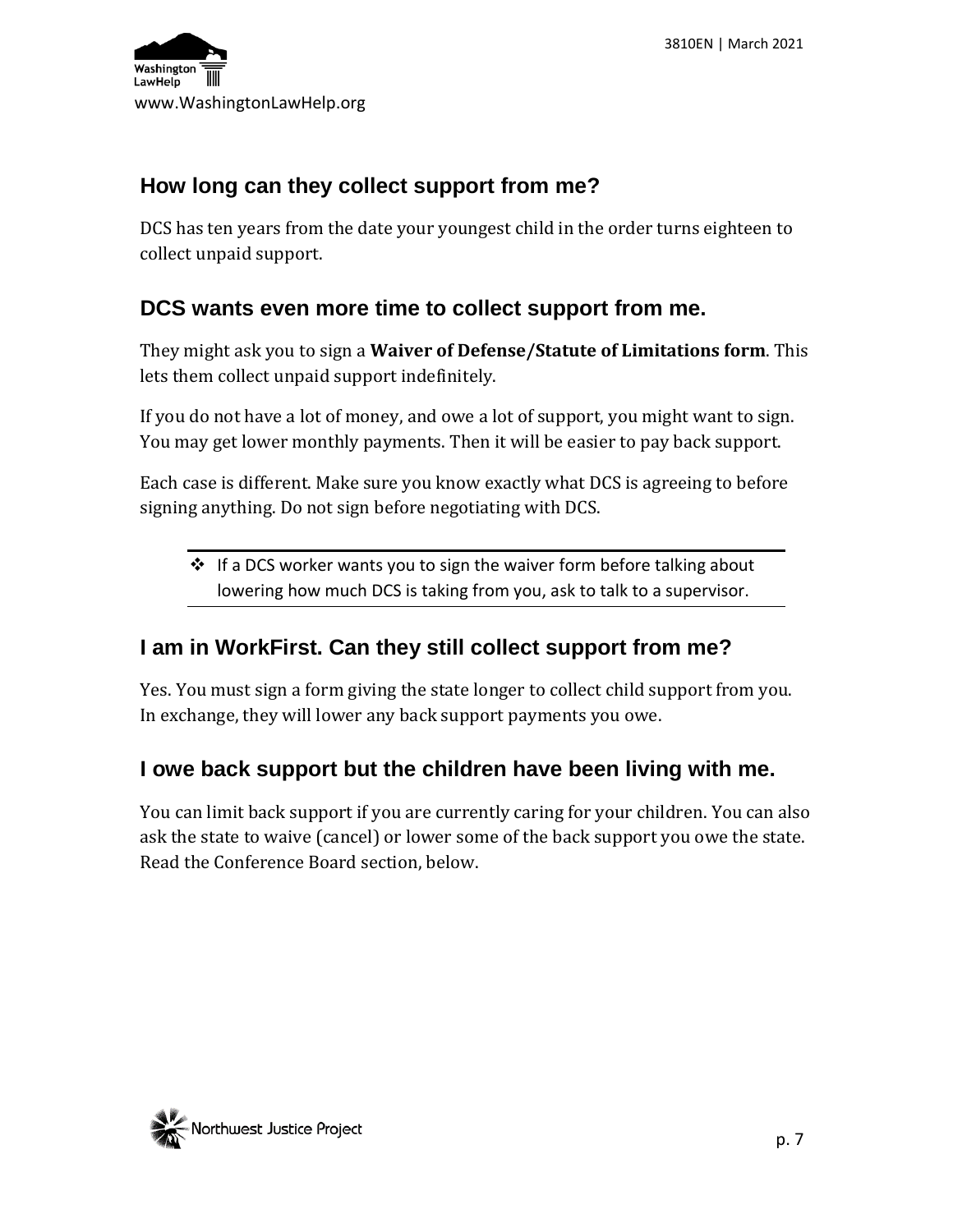

# <span id="page-8-0"></span>**5. When you can't afford to pay**

#### <span id="page-8-1"></span>**I can't pay what DCS says I should pay. What should I do?**

#### 1. **Send in an objection and/or hearing request on time.**

If you disagree with what the NFFR says you owe, ask for a hearing (an "**adjudicative proceeding**").

There should be an "**Objection – Request for Blood Test or Adjudicative Proceeding**" form with the papers you got. In that form, put why you are appealing. Deliver or mail it back to the DCS office that sent it. The address should be on the form. If not, send your appeal to:

DSHS Board of Appeals P.O. Box 45803 Olympia, WA 98204-5803

**You have 20 days from the day you get the NFFR to send in your appeal**. (If the twentieth day falls on a weekend or holiday, you have until the next regular business day.) If you appeal within the 20 days, DCS cannot collect support from you until the appeal is over.

If you file an appeal **after** the 20-day period, DCS can start collecting support from you. If you wait more than a year to ask for a hearing, you must have had good cause for the delay.

 $\div$  Keep a copy of anything you send DCS.

#### 2. **Try to settle the matter before the hearing.**

A Claims Officer will represent DCS. She might agree to a resolution that works for everyone. Then you will not need a hearing. If your income is different than DCS says, have proof of your income handy.

#### 3. **Go to the hearing if you cannot agree.**

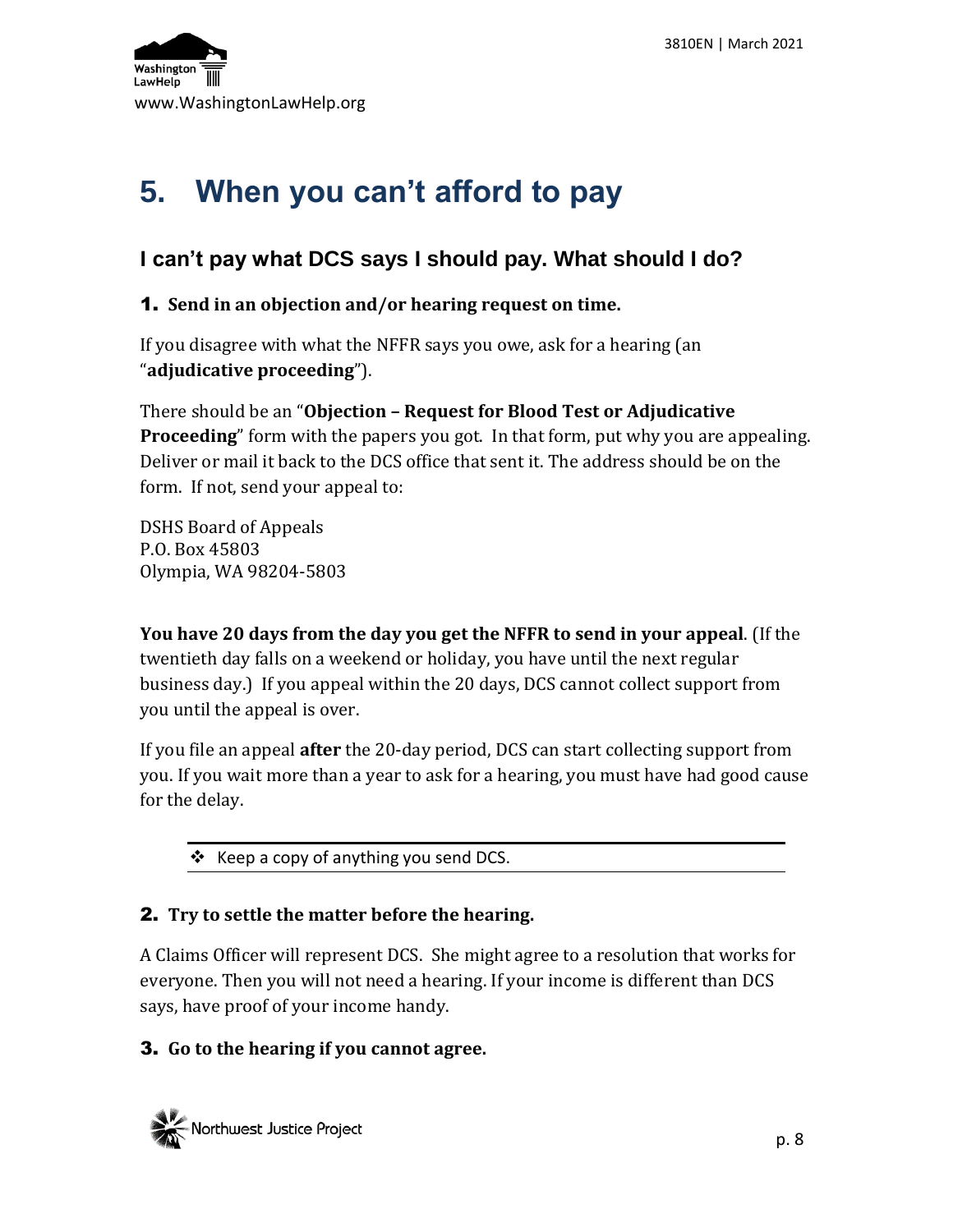

An administrative law judge (ALJ) conducts the hearing. It is less formal than court. This hearing can be in-person or by phone. The ALJ decides how much support you will pay after listening to you, the other parent, and the Claims Officer.

Take at least two copies of any documents you want the ALJ to see. If your hearing is by phone, call the ALJ's office to ask how to send the ALJ your documents. If DCS says you make more than you actually do, bring copies of your tax return, W-2 statement, pay stubs, and bank statements.

The ALJ can also consider any support you have already paid. You can show receipts for clothes, medical bills, or other expenses you have paid for the child. You can have a witness who has helpful information about your ability to pay support.

The ALJ uses the support schedule to set support. The ALJ might set it higher or lower than ("deviate from") the basic amount. **Example:** If you are responsible for children from another relationship.

\* Read [How is Child Support Set?](http://www.washingtonlawhelp.org/resource/understanding-the-wa-state-child-support-sche?ref=5k0zh)

The ALJ writes an Initial Decision after the hearing. If you disagree with that decision, you can appeal to superior court.

## <span id="page-9-0"></span>**What is a Notice of Support Owed (NOSO)?**

DCS uses an NOSO to set a monthly child support amount when a court orders support but does not say how much you must pay.

If you disagree with the suggested amount in a NOSO, you should ask for an administrative hearing **or** set up a court hearing and notify DCS within twenty days. Try first to settle the amount with your DCS worker At the hearing, you must show why DCS' figures are wrong.

#### <span id="page-9-1"></span>**My employer has been taking support from my paycheck but has not sent it to DCS. What can I do?**

Ask your DCS worker to take action against your employer. If your DCS worker will not help, ask DCS in writing to try to collect this money. If that does not work, write

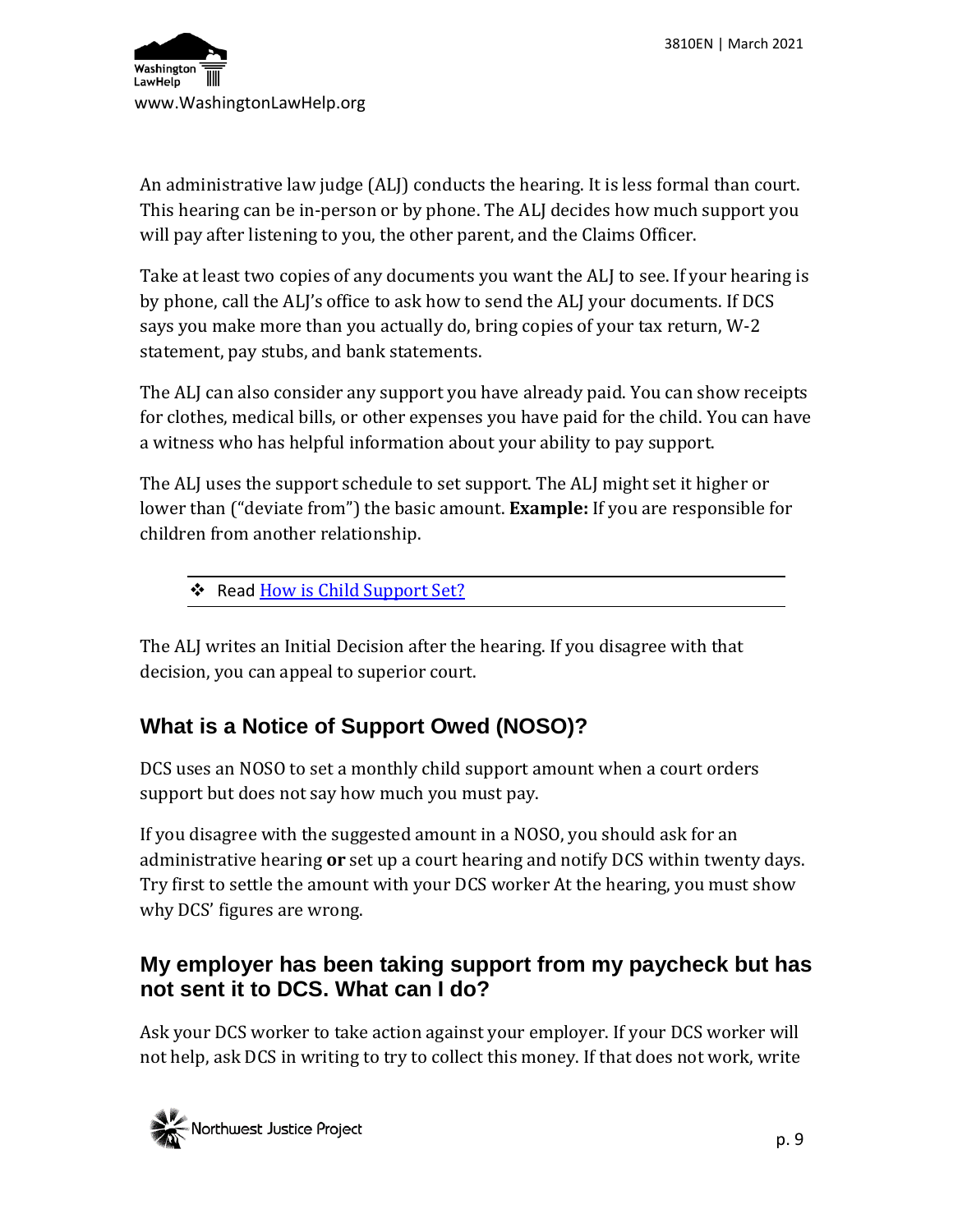

to or ask to speak with your DCS worker's supervisor. Send a copy of your pay stubs showing the amount being taken. Keep a copy of the stubs you send in.

#### <span id="page-10-0"></span>**Can I change my support court order or DCS order?**

Maybe.

**If a court order set your support obligation:** You must go back to court. Use **File a** [Petition to Modify Your Child Support Order.](http://www.washingtonlawhelp.org/resource/filing-a-petition-to-modify-your-child-suppor?ref=QHHBG)

**If DCS or an ALJ decision set support**: You have two choices.

- 1. You can ask DCS to review your order. Use their Child Support Order Review [form, form #DSHS 09-74](https://www.dshs.wa.gov/sites/default/files/ESA/dcs/documents/09-741.pdf). Call them to have them send you this form if you cannot download it yourself.
- 2. You can file a "Petition for Modification" with DCS. Rea[d Asking DCS to](https://www.washingtonlawhelp.org/resource/how-to-ask-dcs-to-review-your-child-support-o?ref=Al9ov)  [Review Your Child Support Case for Modification.](https://www.washingtonlawhelp.org/resource/how-to-ask-dcs-to-review-your-child-support-o?ref=Al9ov)

To change a support order, you must tell the judge what has changed since the judge first set the support amount. **Some examples**:

- You have not worked for a long time
- You have more children now
- You now have a disability
- You are going to jail or prison for at least 6 months.
	- ❖ If things have changed, DCS must help you change how much support you pay.

#### <span id="page-10-1"></span>**What is a Conference Board?**

If you have a support problem with DCS, you can ask for a Conference Board. Read DCS' [Child Support Conference Boards.](https://www.dshs.wa.gov/sites/default/files/ESA/dcs/documents/22-386.pdf) (It is mainly for if you have lost your job.)